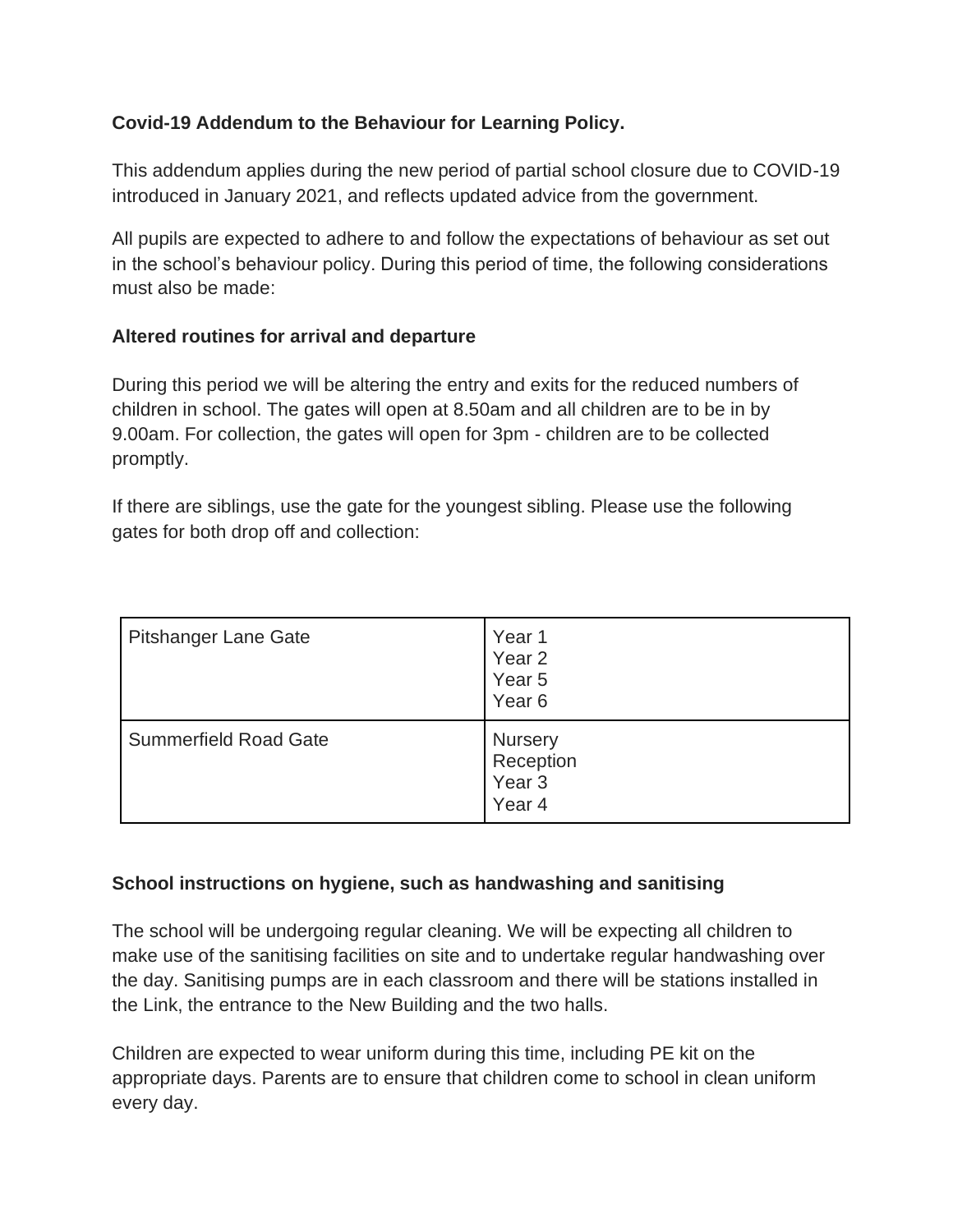# **Instructions on who pupils can socialise with at school**

During this time, the school day will be entirely different. Children will be organised into small "hubs" of no more than 15-20 children. The social distancing expectations as set out by the government require these hubs to remain autonomous over the course of the entire day as far as possible and the children are not to mix with children outside their hub at this time. This includes break times. Parents are expected to maintain these expectations whilst bringing children onto the school site and at pick-up.

#### **Moving around the school as per specific instructions**

The children will continue to use the one way systems that have been running in school since last March. Out-of-bounds areas and zones to be adhered to during break times and lunches.

# **Expectations about sneezing, coughing, tissues and disposal**

We will continue to encourage children to maintain hygiene standards and "catch it, bin it, kill it" using a tissue and the lidded bins in each room. They are to avoid touching their mouth, nose and eyes.

#### **Pupils telling an adult if they are experiencing symptoms of coronavirus**

Should a child experience any symptoms of coronavirus they must tell one of the two adults in their hub immediately. They will be taken to a designated room (in the School House) which has been set up for this purpose. Parents will be called to pick up and **must ensure that they are contactable and available all day** to collect their child. They will be required to arrange for a test to see if their child has Covid-19.

# **Rules about sharing any equipment or other items including drinking bottles**.

Children are not to share any items with each other during the day. They must bring their own drinking bottles as the water fountains will not be available for use.

# **Amended expectations about breaks or play times, including where children may or may not play.**

We will be following an adapted school timetable which will follow as closely as possible the normal timetable and is synchronised with the children who are home learning during this time. An amended timetable for breaks has been introduced to minimise contact between children and adults. Children will be taken to set zones at certain times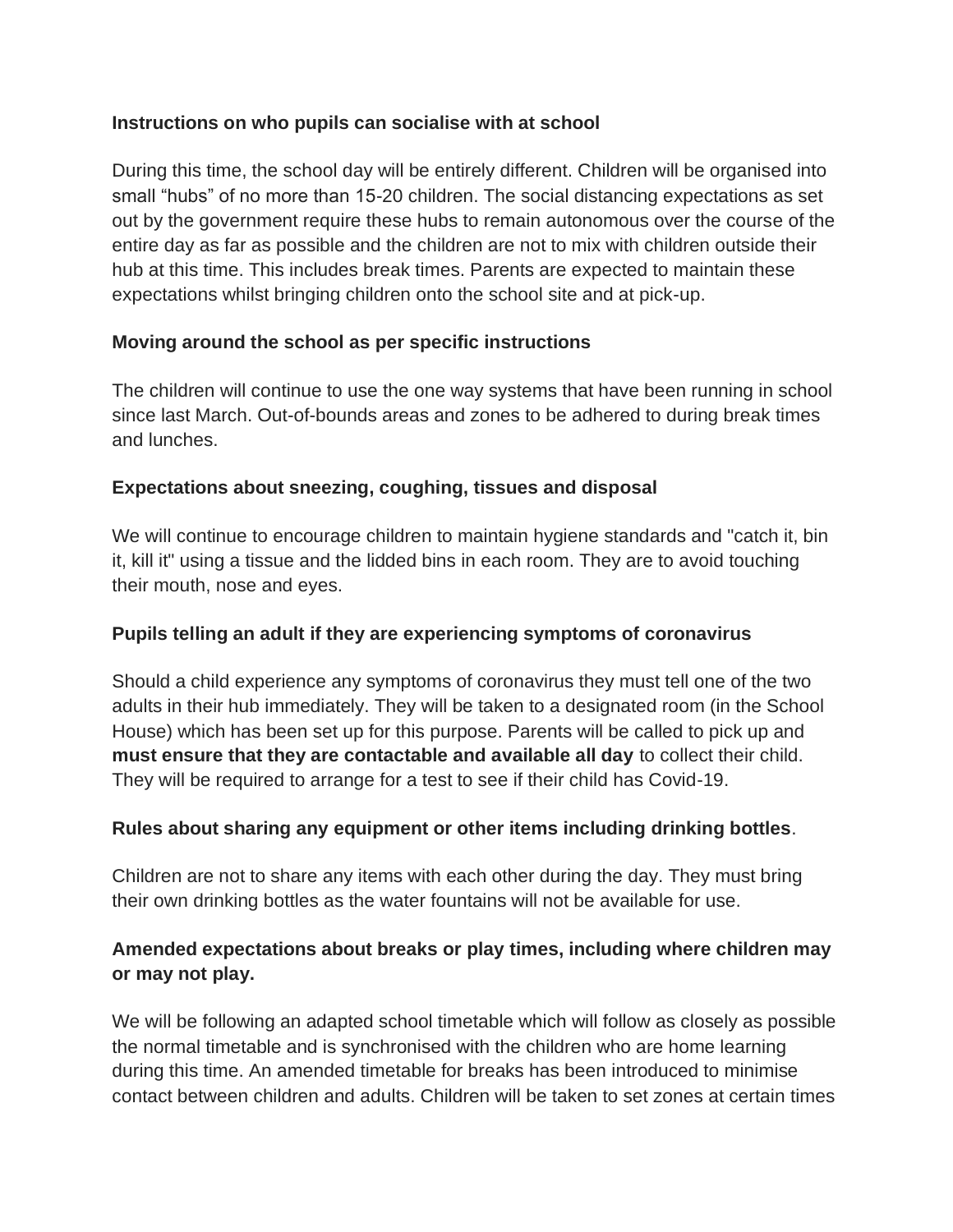in the day. Whilst we understand there will be a natural desire to socialise with friends who are in other hubs, to minimise the risk of contact and cross-infection, children are not to mix with other children in different zones.

# **Use of toilets.**

Children are to use the toilets for their year group phases only.

# **Rules about coughing or spitting at or towards any other person**

Deliberate coughing or spitting towards any other person will not be tolerated. Any child who engages in this activity can expect to be removed from their hub and sent home immediately. The child will be able to access the online learning provision that will continue in an environment where the risk to others' health is not affected by such behaviours. North Ealing's ethos in terms of behaviour is to engage restorative practices and this will remain the case in an instance such as this, however, it must be clear to all the severity of any such action in the midst of the current pandemic. We ask all parents and carers to underline these expectations at home and to co-operate with the school in this matter.

We will apply the same measures should a child persist in deliberately contravening social distancing expectations in school.

# **Rules for pupils at home about conduct in relation to remote education**

North Ealing will continue to provide online learning for children who are at home and information on this can be found on the school website, policy and on the Google Classrooms. There are more children in school compared to the first national lockdown and there is a rota system in place to allow teachers to provide quality remote learning for all classes at home, which will be mirrored by the work completed by key worker and vulnerable children on site.

Live lessons are increasing and engagement with the learning online is compulsory for all children at home. Our expectations regarding behaviour remain unchanged:

- Children will need to grant permission for the session to be recorded for safeguarding purposes
- These sessions may be live video, recorded or audio only. The teacher will not continue the session until she or he can see that all audio buttons have been disabled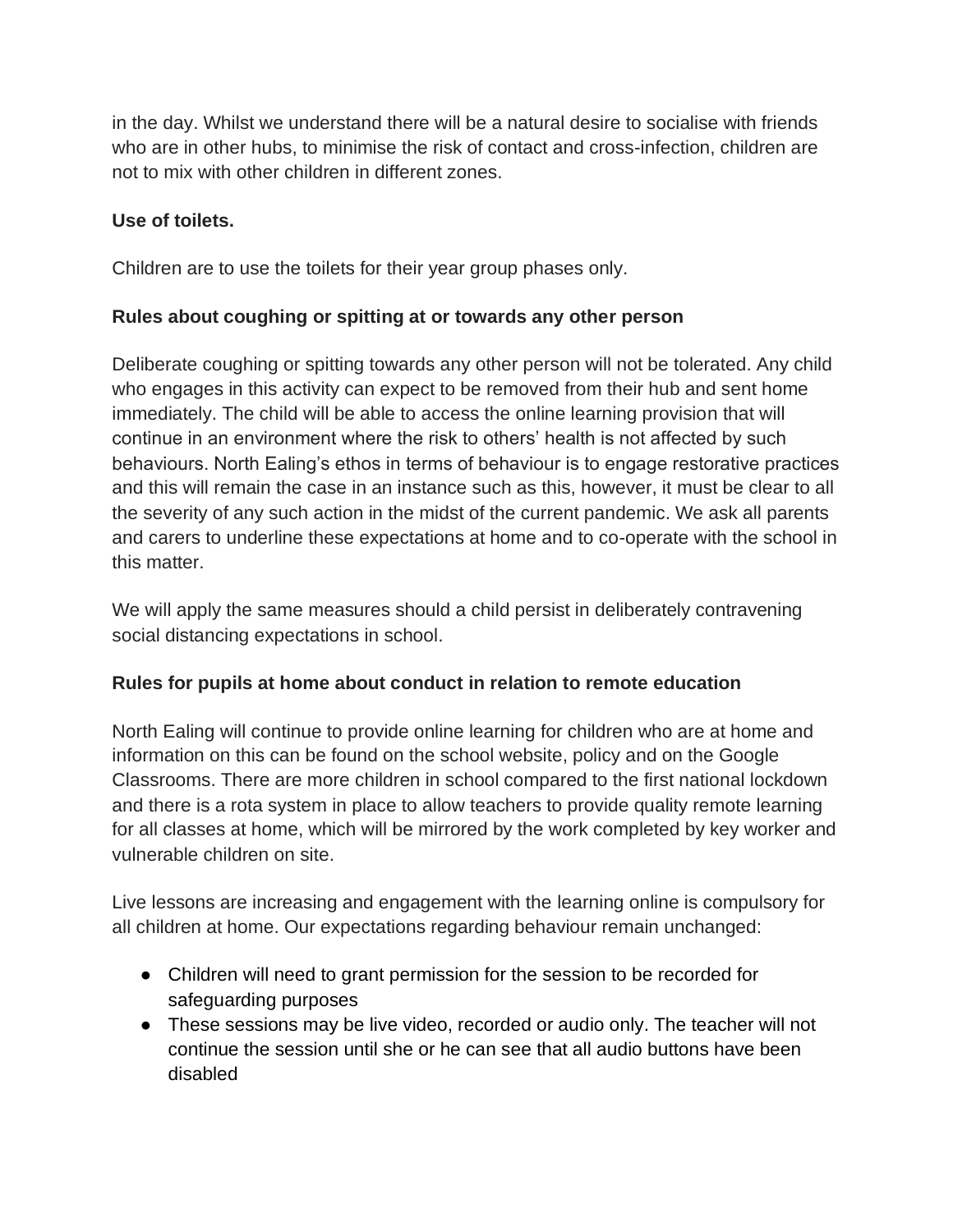- Wherever possible, children must try to join the meeting from a common space in their house and make sure an adult is present (although this might be difficult if there are others also trying to work online).
- All meetings on line will be an opportunity for the class teacher to catch up with the children and discuss their learning.
- Behaviour expectations remain the same as in school: children must be polite, responsible and respectful to all participants in the group and ensure that language remains appropriate at all times as it would at school.
- Children are not to record and share any of the online sessions or anything that the teacher posts online
- If a pupil becomes upset or misbehaves during a session, the teacher will inform the parents immediately
- Children are to make sure they are dressed appropriately (not in pyjamas) and ready for learning, sitting in a comfortable position like at a desk or table.

# **Important note:**

**If parents have any concerns or queries for teachers these must be raised via the school office.**

**Parents must not use the google meets or the classroom stream as a forum for discussion.**

# **Rewards and sanction systems where appropriate**

Expectations on behaviour in class and in school remain unchanged. We will continue to use established systems to reward children (for example, merits within the hubs) and sanction systems as in the Behaviour policy. Should the situation arise where the child needs to be removed from a classroom, the teacher will call a member of the senior team and a call will be made to parents. We will work with parents on an individual basis around needs and expectations in classes.

Should a child persistently and deliberately contravene social distancing rules in the class, they will be expected to continue their learning at home using the online resources the other children will be accessing daily.

# **Place2Be**

The school will continue to offer reduced Place2Be services within the school during this period. The Project Manager will be on site to offer Place2Talk and 1:1 sessions as agreed. We will be liaising with the Project Manager over themes and areas to discuss with children, for example anxiety and apprehension on returning during lockdown. The